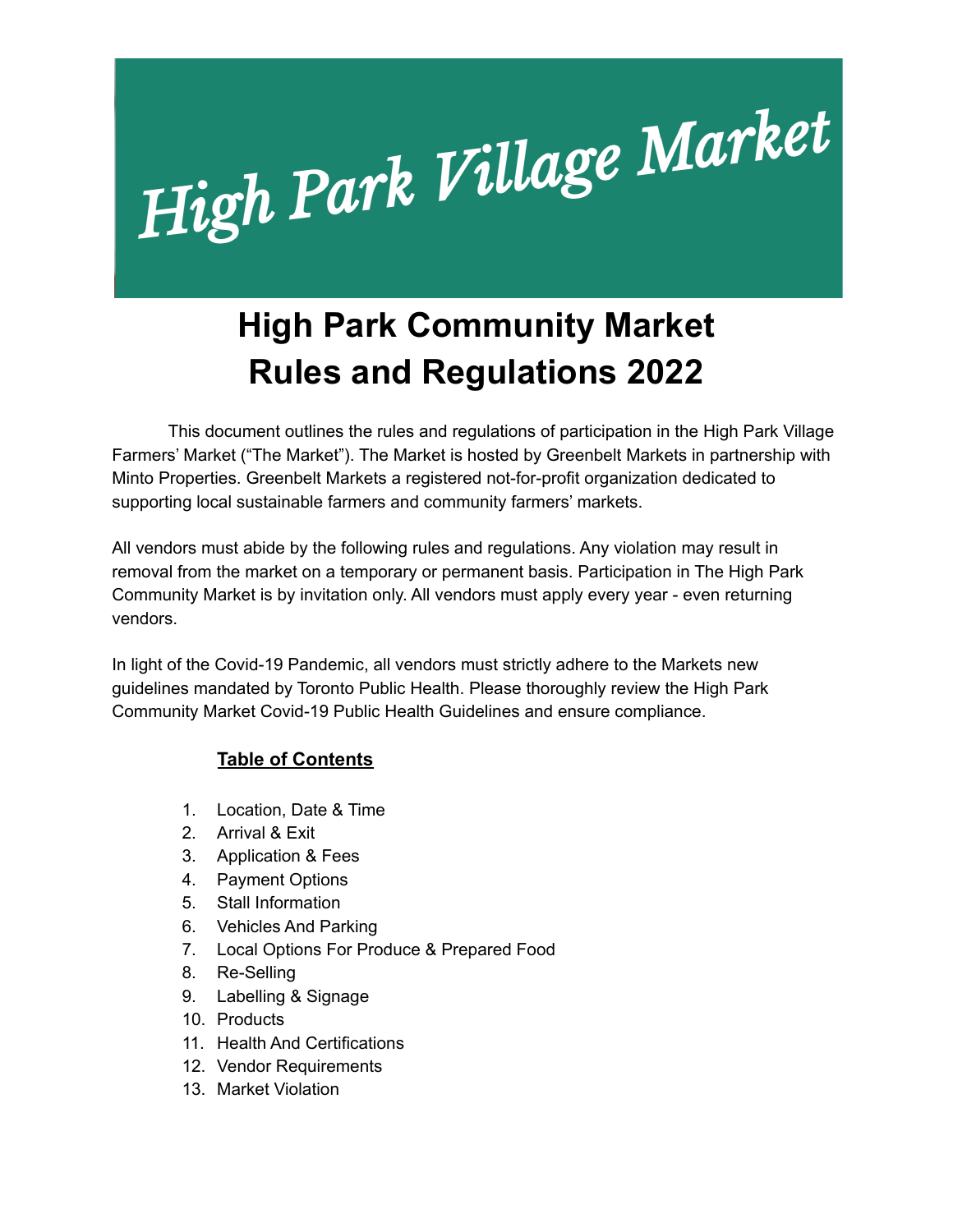# **1. LOCATION, DATE & TIME**

The High Park Community Market is located at **255 Glenlake Ave.** and operates every **Thursday** from **3:00pm** until **7:00pm** from **June 8th, 2022** to **September 28th, 2022**.

The Market Manager or a market representative will be on site from **1:30pm** until **8:00pm** every Thursday.

#### **2. ARRIVAL & EXIT**

**Arrival:** Vendors must arrive before 2:30pm for market day set up.

**Sales Times:** No sales shall be made before or after market hours. By joining The High Park Community Market, vendors agree to occupy and commit to their allotted space for the full duration of market hours – from 3pm until 7pm.

**Exit:** No vendor may begin tearing down their booth before 7:00pm. It is important for everyone's sales that the integrity of the market is maintained for its entire duration

**Delays**: Please contact your Market Manager in case of an unexpected delay on market day. Delays without contacting the Market Manager may result in penalties.

**Absences:** Vendors unable to attend must notify the Market Manager at least 48 before the market day. There will be no refunds for missed markets and frequent absences will result in penalties. By agreeing to the rules and regulations you agree to a minimum of 12 market days (half-season or bi-weekly)

**The market is open rain or shine.** Unless otherwise communicated by the Market Manager due to extenuating circumstances (i.e. extreme weather conditions), all vendors are expected to deliver the products regardless of weather.

## **3. APPLICATIONS & FEES**

Participation in TheHigh Park Community Market is by invitation only. All vendors must apply every year - even returning vendors.

**Guest Vendors:** Vendors who are invited on a trial/guest basis, paying week to week, are not guaranteed or owed a full season of market days unless invited to the market as a full time vendor.

**Fee Breakdown: Farmers**: \$30/market day **Producers**: \$45/market day **Prepared Food & Beverage**: \$55/market day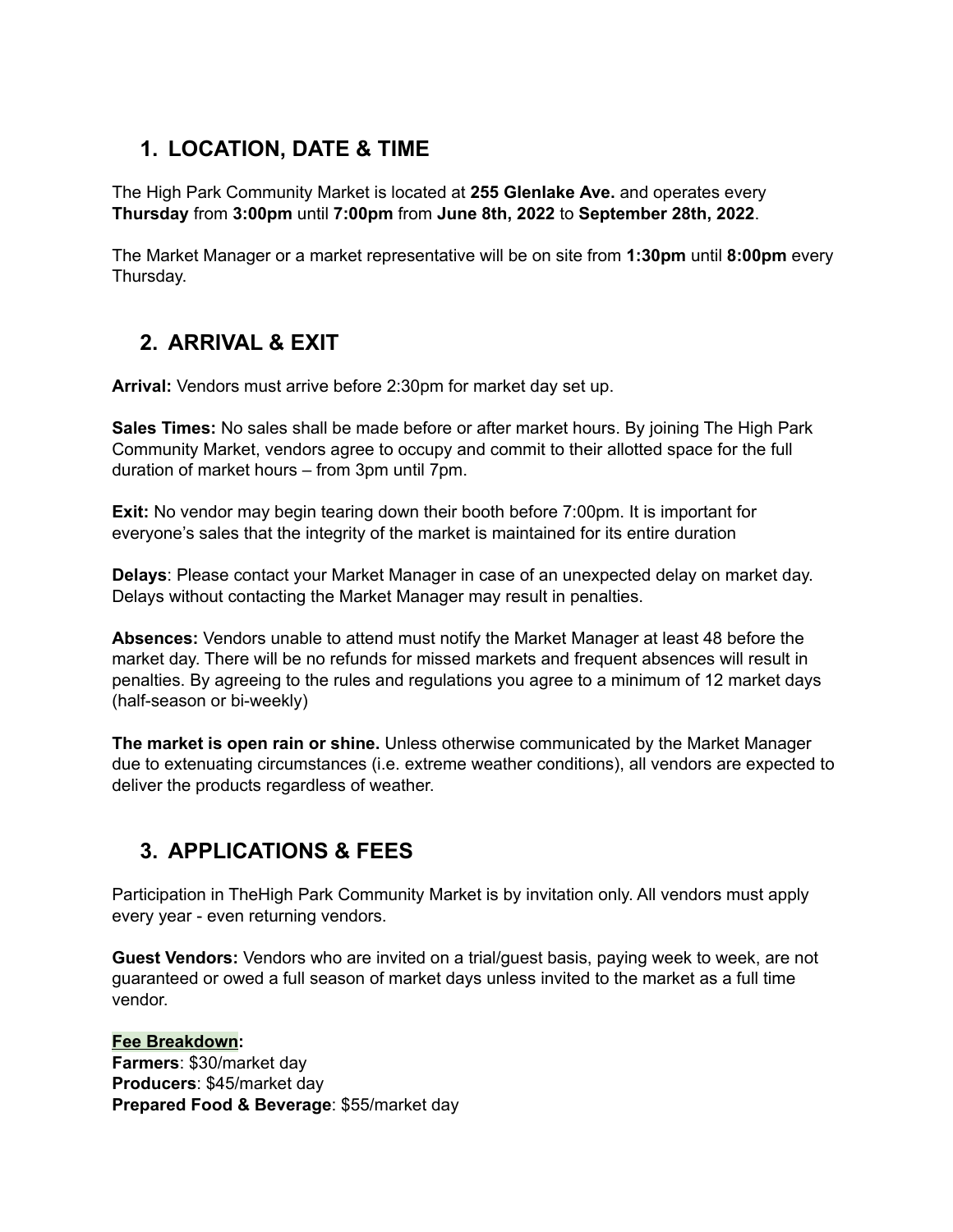**Wineries/Artisans**: \$60/market day **Brewery**: \$75/market day **Non-for-Profit:** Free (educational and non-political advocacy only)

**Additional Fees:** N/A

**Payment:** All vendor fees are payable upon receipt of invoice. Vendors who do not pay their fees by **August 1st, 2022** will be subject to ejection from the Market.

● Stall fees cover staff, promotions and marketing, public health requirements and permits, administration, special events and volunteer programs.

**Refunds:** There are no refunds for bad weather or dates missed at the market.

**Vendor Commitment:** Vendors are required to commit to a minimum of 11 market-days per season or otherwise need to apply as a Guest Vendor.

#### **4. PAYMENT OPTIONS**

All vendors must pay at least 50% of their vendor fees before the first day of the Market - **June 8th, 2022** - and the remainder by **August 1st, 2022**.

● If you are experiencing financial hardship and would like to apply to set up a payment plan, please contact the Market Manager.

All guest vendors and part-time vendors must pay their full fees before arriving at the Market.

All fees must be made by cheque or electronic transfer. Cash will not be accepted.

Subletting stalls is not permitted.

#### **5. STALL INFORMATION**

Spaces will be organized by the market manager to ensure an appropriate product mix, customer experience and in consideration of the needs of the vendors' products. Vendor's may request certain conditions or placement but must abide by management's decision.

\*Any disturbance caused by vendors over their stall placement will result in a discussion with the Market Manager and possible removal from the Market. No refunds will be given for that day's vendor fees.

**One** stall represents a **10'x10' allotment** unless otherwise approved by the Market Manager. Vendors may request additional allotments for a fee and space is subject to availability.

● Vendors are required to provide all necessary equipment such as tables, chairs, weights and freestanding shelter (no stakes can be used in the park) and extension cords if power is required.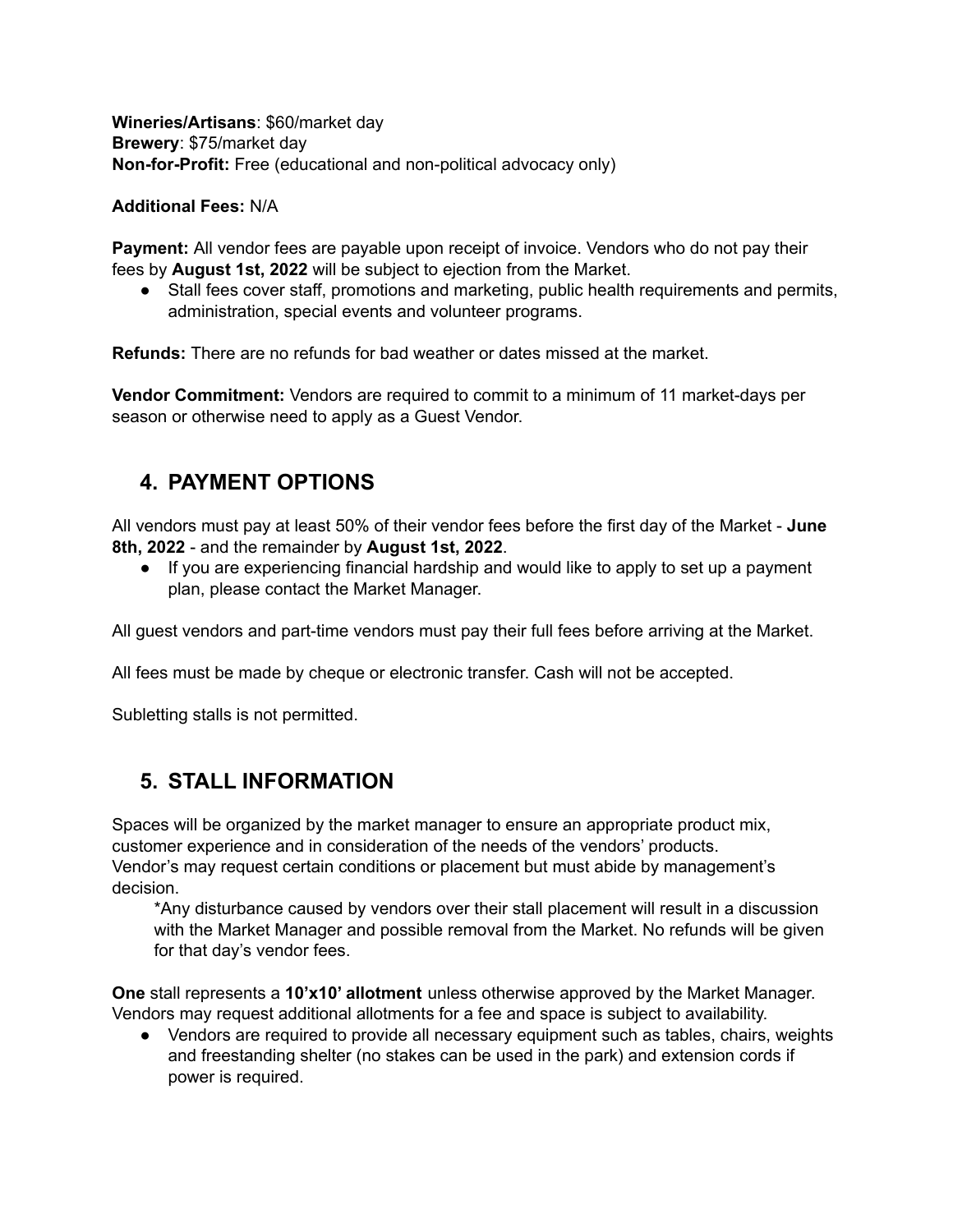- Vendors may not store their tables, chairs or any other equipment at the market nor use Market equipment without express permission from the Manager.
- A fine will apply for broken equipment belonging to the market or any equipment/garbage left on site once the market is closed.

Non-profit organizations may be allocated one stall free of charge for a duration of time set by the Market Manager.

Due to space constraints, those vendors requiring access to electricity and/or water will be placed closest to those sources over vendors without those needs.

Vendors are subject to moving at the discretion of the Market Manager. Please note that for returning vendors this will be avoided if possible as not to disrupt sales.

#### **6. VEHICLES & PARKING**

Vendors shall not park in reserved spots for Minto residents

● Space to Park and unload will be provided; Details TBD

Vendors shall not park vehicles/ trailers on park property or drive on park grass for any reason.

\*To ensure public safety, vendors must be guided in and out of the park by someone outside of the vehicle - a market staff member or representative - or if unavailable a vendor staff or other

## **7. LOCAL OPTIONS FOR PRODUCE AND PREPARED FOOD**

All vendors will be encouraged to use locally-sourced raw ingredients in their products. Market sources should be considered first priority.

Products containing ingredients that are not normally grown locally, such as banana, citrus fruit, cocoa/chocolate, coconut, coffee, ginger, mango, some nuts, plantain, sugar, tamarind, vanilla and various spices, may be sold, under the following conditions:

- Any new product must receive approval from the Market Manager before it is brought for sale
- The product is consistent and in keeping with the product range normally offered by the vendor in question.
- The product does not compete too closely with a food category that is already sold by an established vendor (conflicts will be decided by the Market Manager).
- Efforts have been made to substitute a local alternative for the non-local ingredient(s) e.g. locally-grown nuts for imported nuts, maple sugar for cane sugar.
- Efforts have been made to source ingredients that are sustainable and produced under ethical working conditions- e.g. organic, fair trade, or equivalent.
- **Each vendor must have grown or made the products that he/she is selling** or have a regularly employed agent sell products grown or made by said vendor.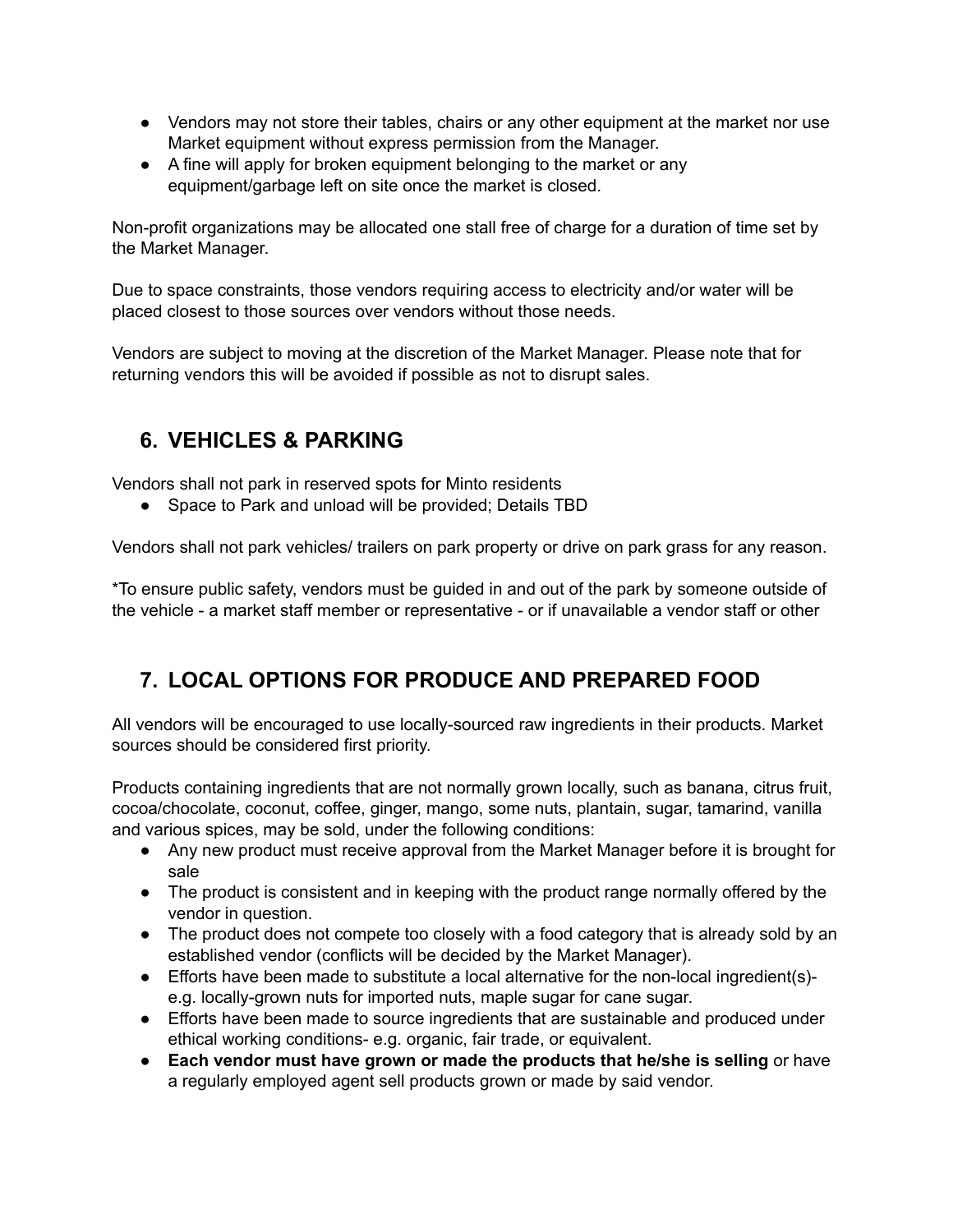#### **8. RE-SELLING**

Vendors may not sell products purchased from wholesale or retail sources. **Absolutely NO re-selling** of any item shall be permitted.

**Warning:** Any reselling will result in a single written warning. A second offense from the same vendor will result in expulsion from the market. The warning and expulsion do not need to relate to the same item, but to the act of reselling.

**Value Added Products:** All **value-added products** must be made from a secondary source from local products (e.g. beeswax candles, preserves) and are able to be sold at the Market Manager's discretion. These must be listed in each vendor's applications

A vendor may sell up to 25% of a neighbouring farmer's produce if *he/she does not have enough produce from his/her own farm or if it uniquely contributes to the product mix available at the Market.* This may only be done under extenuating circumstances and not on a regular occasion, and must be approved by the Market Manager in advance.

#### **9. LABELING & SIGNAGE**

All produce and animal products must be chemical-free but it is strongly encouraged to be completely free from pesticides, herbicides, hormones, antibiotics or genetically modified organisms. Farmers and producers are encouraged to obtain organic certification if possible.

**Organic:** Please do not label products as "organic" if they are not certified by respected certification authority

**Ingredients:** Vendors must clearly display names of each variety of products and what, if any, synthetic fertilizers or products were used in their production.

**Prices:** All prices and vendor/business names must be clearly posted and follow the Ontario Ministry of Agriculture, Food and Rural Affairs (OMAFRA) guidelines. Please consult the Market Manager for a copy kept on-site.

#### **10. PRODUCTS**

**Product Knowledge:** The seller must be knowledgeable about the produce or product being sold and is encouraged to discuss how their food is grown/produced, their farming background, products' cooking instructions, recipe suggestions, etc. with customers.

**Product Type:** All products sold must be approved by the Market. The Market Manager reserves the right to notify which items are approved/not approved to sell at the market.

● In order to avoid market cannibalization, vendors may not sell goods that are another vendor's mainstay. When two or more vendors sell the same product, there will be a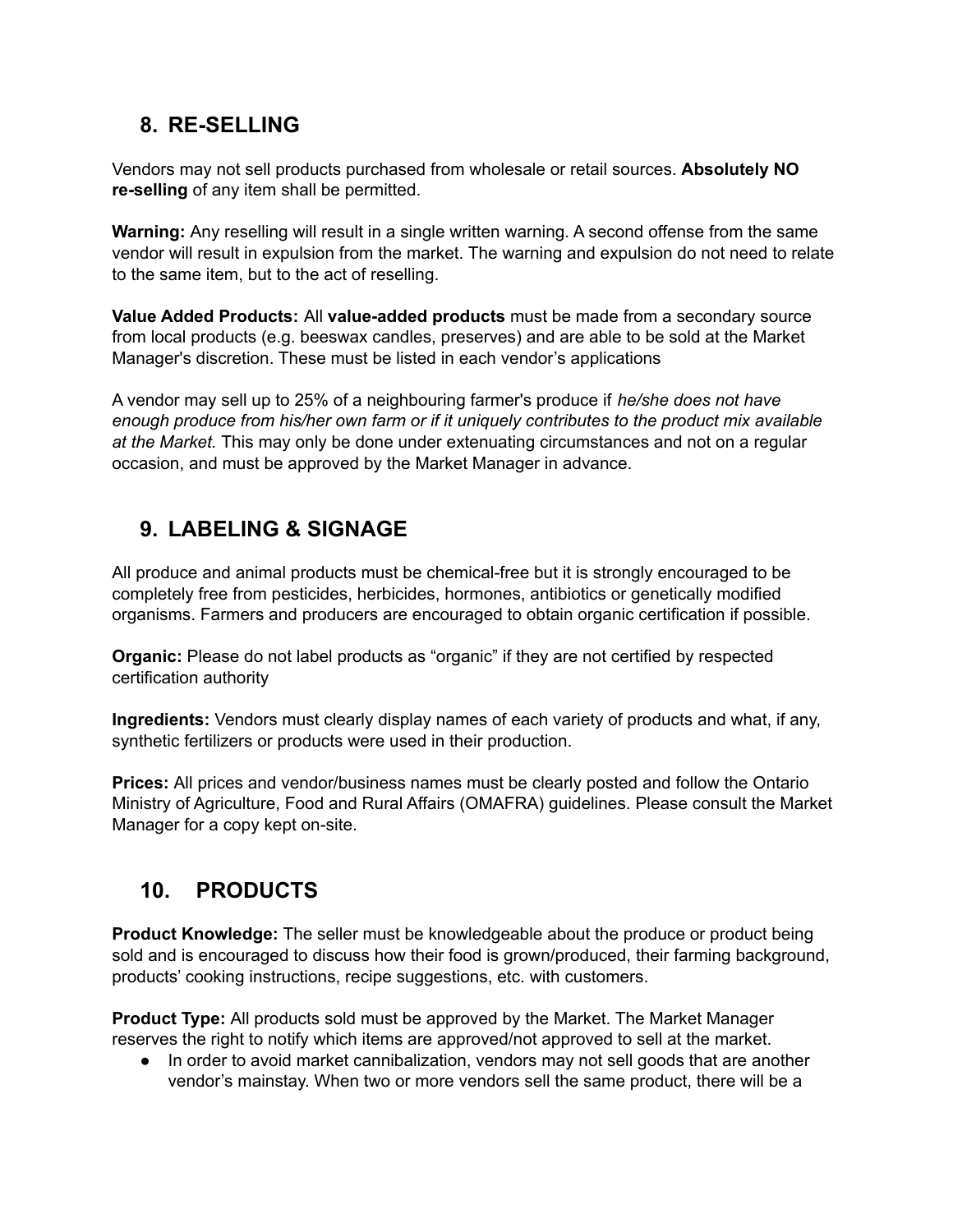discussion, mediated by the Market Manager in order to reach a mutual agreement. If no mutual agreement is made, the Market Manager will make the final decision.

**Taxes:** All vendors, except non-profits, will be responsible for having the appropriate Ontario sales tax number and for collecting the appropriate HST.

**Market Sales:** The Market is not responsible for the sales of each individual vendor. Our responsibility is to bring customers into the market itself while each vendor is responsible for the attractiveness and sales health of their own business.

● Please consult the Market Manager if sales are declining or threaten the viability of the vendor's business model due to an improper mix of vendors or menu items throughout the Market. Complainants will be required to provide proof of sales.

**Product Freshness:** All items for sale at the market are subject to random sampling. Items may be removed from sale at the market if they are not of reasonable quality and/or freshness as determined by market staff.

## **11. HEALTH AND CERTIFICATION**

It is the responsibility of the vendor that all products and produce they sell at The Market complies with all applicable City of Toronto, Provincial and Federal Government regulations (i.e. the Canadian Food Inspection Agency and Public Health Guidelines) with regards to proper labelling, measuring / weighing, refrigeration, sanitation, safe food handling practices, etc. and any other governmental requirements not listed here.

- Where required**, a vendor will provide proof that their kitchen/premises have been inspected by the Public Health Department with their application.**
- Certified organic and Local Food Plus Certified vendors are asked to provide a copy of their certification papers to be kept on file.
- Vendor certifies that they hold insurance for their business and are responsible for the quality, preparation and delivery of their product from preparation to customer. The Market is not responsible for any issues that arise due to negligence or improper preparation of market goods. **Please provide a copy of your insurance with this signed agreement.**

## **12. VENDOR REQUIREMENTS**

#### **\*\*\*Please consult separate public health guidelines for vendors due to Covid-19**

**Food Handling & Packaging:** The Market is for farmers and vendors using environmentally sound and sustainable farming practices. Vendors are asked to use minimal packaging and *must use recyclable and/or* environmentally responsible packaging and containers.

● Each vendor shall maintain a clean and healthful condition within his/her workplace and adhere to the safety standards of the Toronto City Food Safety guidelines.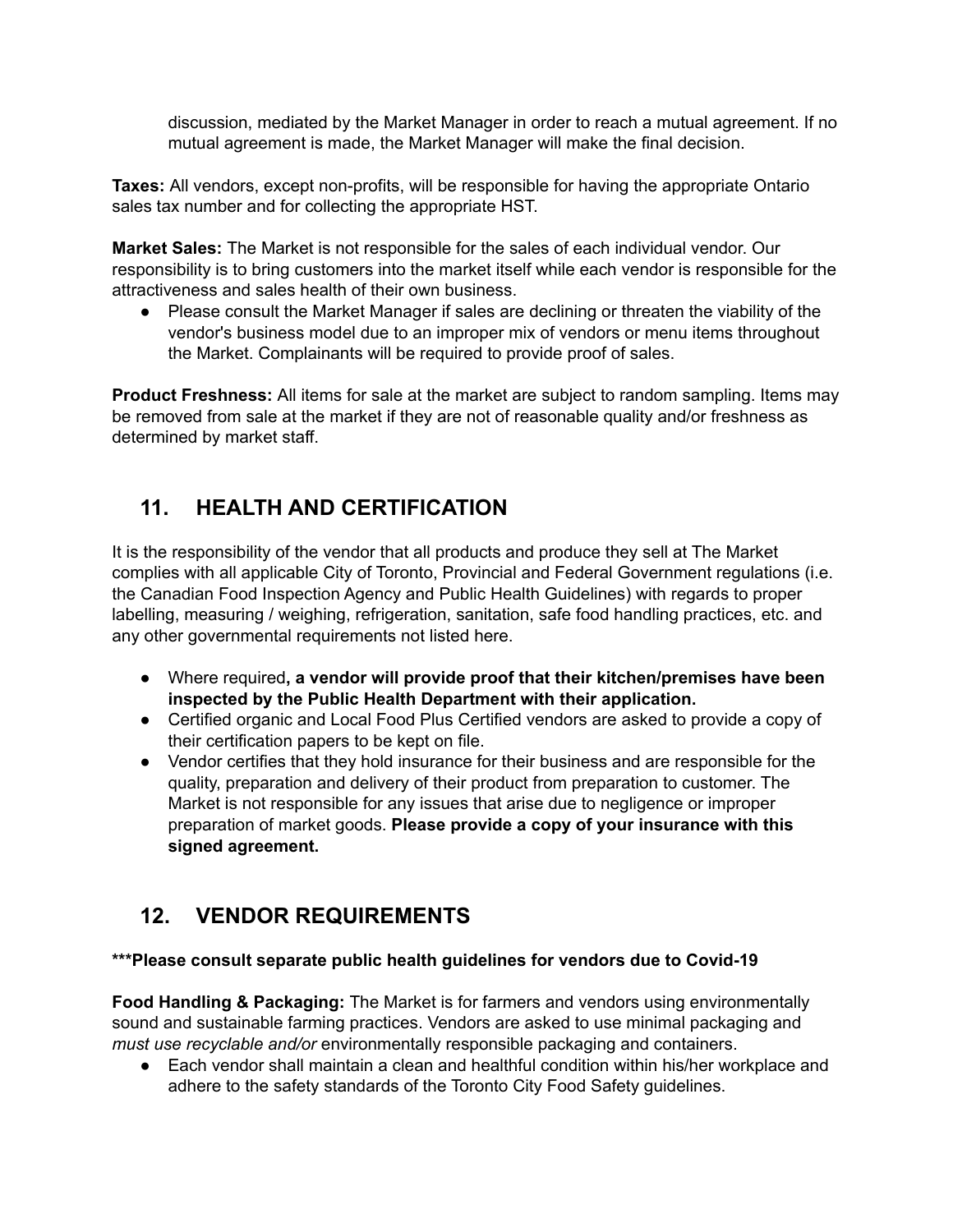- Leave No Trace: each vendor shall maintain a clean and healthful condition within his/her area and leave that area free of debris and waste prior to leaving each market day. Vendors caught illegally dumping will receive a fine and possible removal from the Market.
- Vendors are prohibited from using City-provided waste receptacles reserved for the public.
- A fine of \$50 will be distributed to vendors who do not correctly remove waste from their site, and fail to leave no trace.

\*\*Due to COVID-19 restrictions no food or drink can be prepared on-site, all food and drink must be packaged for take-away.\*\* *This may change with public health regulations.*

#### **\*Any of the following practices will result in immediate termination from the Market\***

- Genetically modified ingredients or food stuffs
- Conventionally grown agricultural products (any product grown with excessive pesticides, herbicides, chemical fertilizers)
- Hormone or antibiotic use in livestock
- Cruelty or inhumane practices in the raising or slaughtering of livestock, including lack of sufficient access to outdoors, use of gestation crates and factory farming
- Unethical employment practices.
- Environmentally unsustainable practices that contribute towards negative human, animal, ecological, environmental and climate outcomes.

#### **13. MARKET VIOLATIONS**

As representatives of the Market, vendors must embody the guiding principles of the HPCM.

- No smoking (of any kind).
- No eating fast food or highly processed packaged food within the boundaries of the Market. Please just take a walk if any of these items are a necessity.
- Vendors must maintain themselves in a clean and hygienic manner.
- Amicable and friendly conduct reflecting the family-friendly community atmosphere of the market.
- No intoxication.
- Zero tolerance to disruptive or aggressive behavior or harassment of any kind.

Alcohol Vendors: Staff offering samples at the market must have a Smart Serve certificate on hand. No sales or sampling by anyone other than staff with "Smart Serve" certificates is allowed.

The Market has a **zero tolerance policy** for vendors that portray, commit or encourage any racist, homophobic, transphobic or intolerant language or actions and will result in the *immediate removal from the Market* at the discretion of the Market Manager.